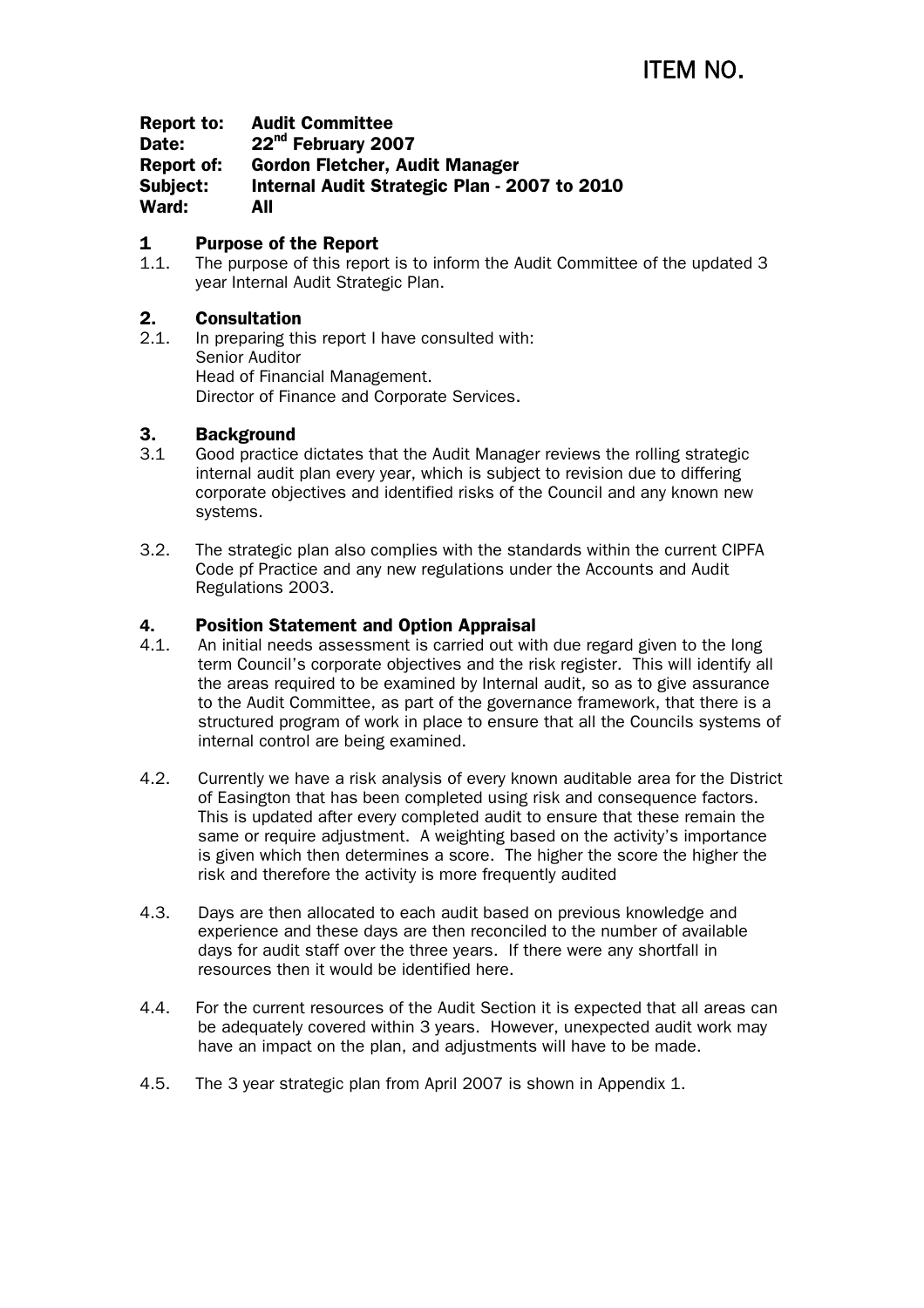# 5. Implications

#### 5.1 Legal Implications.

It is a requirement of law that the Council maintains an adequate and effective Internal Audit service.

#### 5.2. Risk Implications

5.2.1. Any reduction in staff resources and/or any unforeseen activity will affect the completion of the Audit Strategic Plan.

#### 5.3. Corporate Implications

- 5.3.1. All known corporate plans have been taken into account when formulating the Strategic Plan.
- 5.4. There are no other Corporate, Financial, Policy or Communications implications.

# **6. Recommendation**<br>6.1 Members are asked

6.1 Members are asked to comment on the information contained within the report, and to approve the Internal Audit Strategic Plan.

# 7. Background Papers/Documents Referred to in Preparing this Report

7.1 Internal Audit risk analysis sheets. Previous Internal Audit Strategic Plans. Internal Audit Annual Plans. Corporate plans. Risk Register.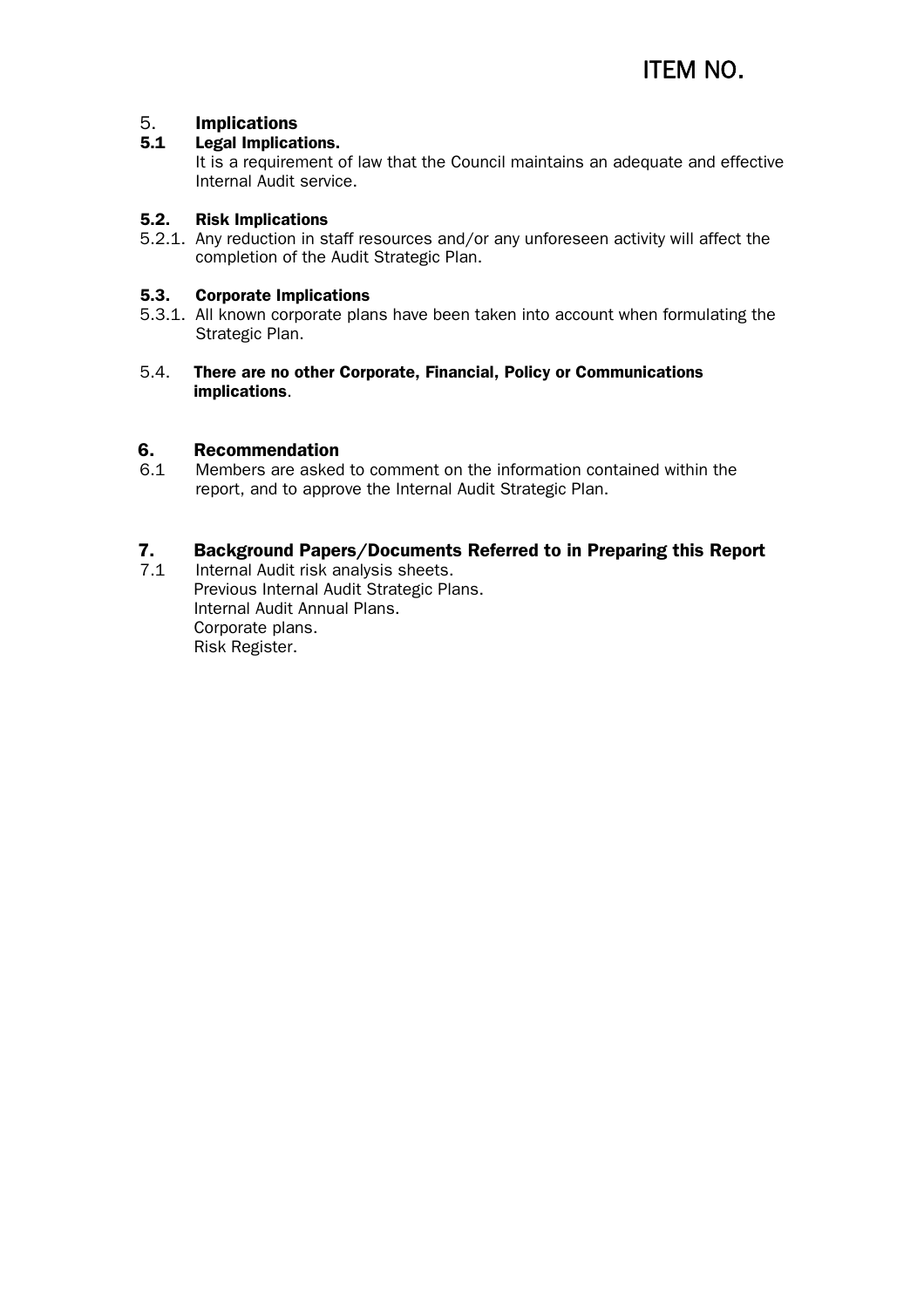# ITEM NO.

| <b>ACTIVITY</b>                           | 2007/           | 2008/           | 2009/          |
|-------------------------------------------|-----------------|-----------------|----------------|
|                                           | 2008            | 2009            | 2010           |
|                                           | Allocated       | Allocated       | Allocated      |
|                                           | Days            | Days            | Days           |
| <b>Main Systems</b>                       |                 |                 |                |
| <b>Council Tax</b>                        | 15              | 20              | 15             |
| Creditors (Inc. VAT)                      | 20              | 15              | 20             |
| <b>Benefits</b>                           | 20              | 25              | 20             |
| Main Accounting/Budgets                   | 10              | 20              | 10             |
| <b>NNDR</b>                               | 10              | 15              | 10             |
| Salaries and Wages                        | 20              | 15              | 20             |
| <b>Debtors</b>                            | 20              | 15              | 20             |
| Capital Accounting                        | 10              | $\overline{15}$ | 10             |
| Cash/Banking (inc. cash offices)          | 20              | 20              | 20             |
| Loans and Investments                     | 8               | 0               | 8              |
| <b>Total</b>                              | 153             | 160             | 153            |
| <b>Other Systems</b>                      |                 |                 |                |
| Contracts:                                |                 |                 |                |
| Tendering                                 | 0               | 15              | 0              |
| Cost Control                              | $\overline{O}$  | $\overline{15}$ | $\mathbf 0$    |
| Variations/Interim Valuations             | 0               | 15              | 0              |
| Claims                                    | 15              | 0               | 10             |
| <b>Liquidated Damages</b>                 | 15              | $\overline{0}$  | 10             |
| <b>Contractor selection</b>               | $\overline{15}$ | 0               | 15             |
| Queries                                   | 10              | 10              | 18             |
| <b>Complaints Procedures</b>              | $\Omega$        | $\Omega$        | 5              |
| Performance Indicators                    | 30              | 30              | 30             |
| Flexi time                                | $\Omega$        | $\Omega$        | 0              |
| Purchasing (procurement)                  | 15              | 30              | 20             |
| <b>Recruitment Procedures</b>             | 8               | $\Omega$        | $\Omega$       |
| Care and Repair                           | $\Omega$        | $\Omega$        | $\Omega$       |
| <b>Total</b>                              | 108             | 115             | 108            |
| <b>Regular Audits</b>                     |                 |                 |                |
| <b>Final Accounts</b>                     | 30              | 30              | 30             |
| Assessing Company Accounts (searches)     | 5               | 5               | 5              |
| <b>Total</b>                              | 35              | 35              | 35             |
| <b>Annual Audits</b>                      |                 |                 |                |
| Chairman's' Charity Account               | 5               | 5               | 5              |
| Risk Management (inc. Insurance)          | 20              | 20              | 20             |
| <b>NFI</b>                                | 10              | 5               | 10             |
| <b>Total</b>                              | 35              | 30              | 35             |
| <b>Two Yearly Audits</b>                  |                 |                 |                |
| Debt Collection (inc. Bailiff collection) | 0               | 6               | 0              |
| <b>Building Control</b>                   | 0               | 6               | 0              |
| <b>Corporate Accommodation Costs</b>      | 0               | $\overline{6}$  | $\Omega$       |
| Right to Buy                              | 6               | $\Omega$        | 6              |
| <b>Members Allowances</b>                 | 10              | 0               | 10             |
| <b>Planning Fees</b>                      | 0               | 5               | 0              |
| Postal System                             | 6               | 0               | 6              |
| Renovation/Disabled Facilities Grants     | 9               | 0               | 9              |
| Telecommunication costs                   | 0               | 6               | 0              |
| Trade Refuse                              | 0               | 6               | $\Omega$       |
| Sales by Tender                           | $\overline{7}$  | 0               | $\overline{7}$ |
| Corporate Credit Card                     | 0               | 6               | 0              |
| <b>Total</b>                              | 38              | 41              | 38             |